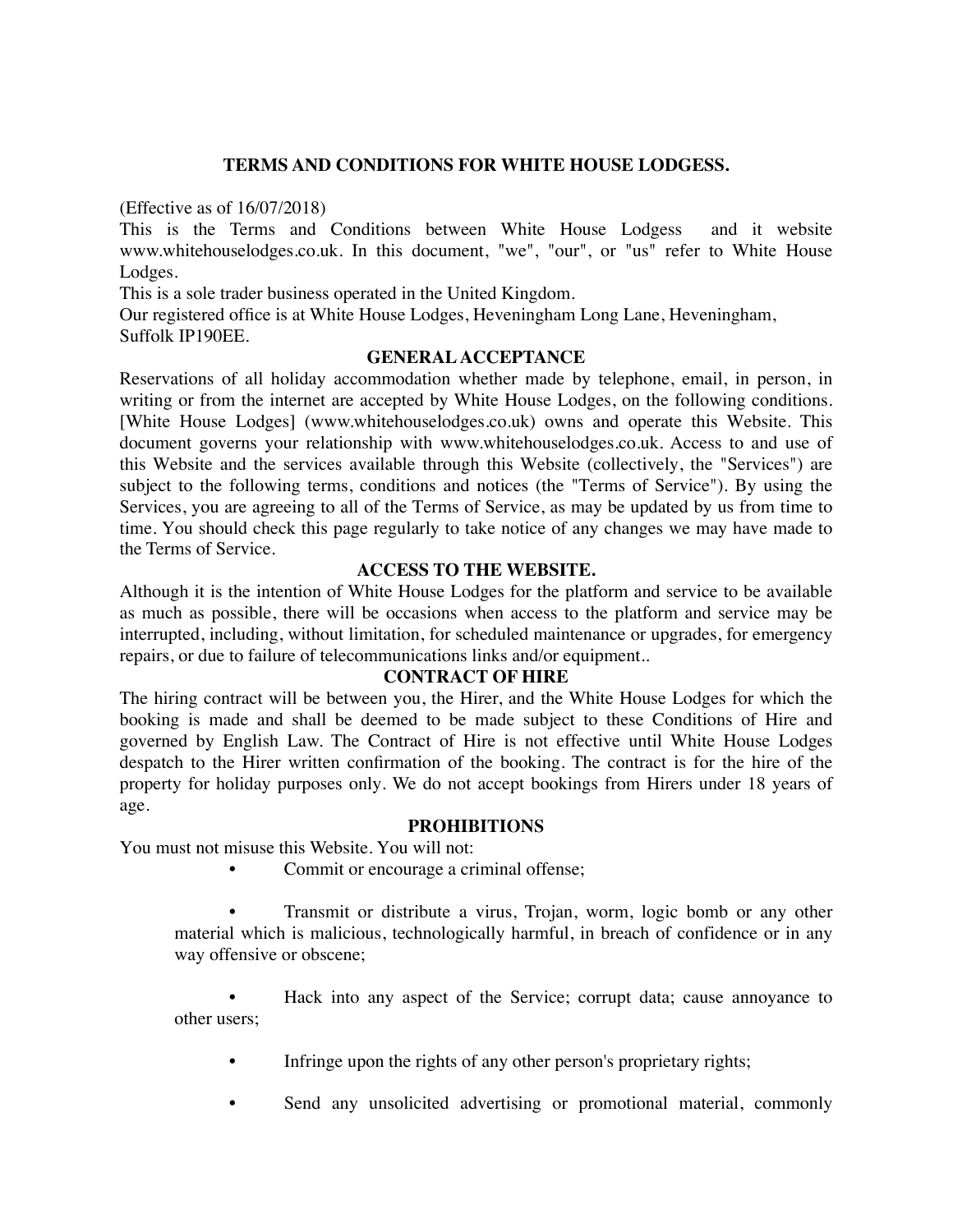referred to as "spam"; or

Attempt to affect the performance or functionality of any computer facilities of or accessed through this Website. Breaching this provision would constitute a criminal offense and www.whitehouselodges.co.uk will report any such breach to the relevant law enforcement authorities and disclose your identity to them. We will not be liable for any loss or damage caused by a distributed denial-of-service attack, viruses or other technologically harmful material that may infect your computer equipment, computer programs, data or other proprietary material due to your use of this Website or to your downloading of any material posted on it, or on any website linked to it.

# **BOOKING PAYMENT**

Bookings will be confirmed upon receipt by White House Lodges of the required deposit payment for total holiday cost, comprising apartment rental, booking fee and any additional charges. If the booking is made within 14 days of the holiday commencement date, the full accommodation rental will be required at the time of booking. Deposits can be paid by debit card or credit card. In the case of web bookings, these can be paid online through our secure payment system.

# **CONFIRMATION OF BOOKING**

Once White House Lodges has issued a Confirmation of Booking, the Hirer is responsible for the total published price of the property and extras as shown on the confirmation. White House Lodges reserve the right to adjust prices quoted in the brochure, on our website or on details to properties, due to errors or omissions or changes in VAT.

# **BOOKING CANCELLATION**

If you are forced to cancel your holiday you must inform White House Lodges as soon as possible. The day we receive your notice in writing to cancel is the date on which we will cancel your booking. Depending on the date of cancellation, you may, at our discretion, receive a refund of all money you have paid to us for your booking less the booking fee (if applicable.) If cancellation is within 7 days of arrival then the first night stay will still be charged.

# **AMENITIES**

The use of accommodation and amenities, where offered, is entirely at the users' risk and no responsibility can be accepted for injury, or loss or damage to users' or visitors' belongings. However, White House Lodges do not seek to exclude or limit legal liability for the negligence of their servants.

# **YOUR RESPONSIBILITIES**

For the whole of the period included within your booking, you will be responsible for the property and will be expected to take all reasonable care of it. If a property is not left clean and tidy, any additional cleaning costs will be charged to the hirer. The property details aim to give accurate descriptions of the properties. Should there be any specific health or mobility difficulties which may affect a hirer; this must be pointed out at the initial reservation stage so that the suitability of the property can be assessed. The property and all equipment and utensils must be left clean and tidy at the end of the hire period. The property must be vacated by 11.30am time on the day of departure, along with any parking provision.

# **DAMAGE**

All damages and breakages are the legal responsibility of you, the Hirer, and should be notified to the White House Lodges, worker or housekeeper before the end of your holiday. Upon arrival at the property a £50 damage deposit shall be taken by card to cover damages, if no damages have occurred during the stay then £50 will be refunded back to you 7 days after check-out. £50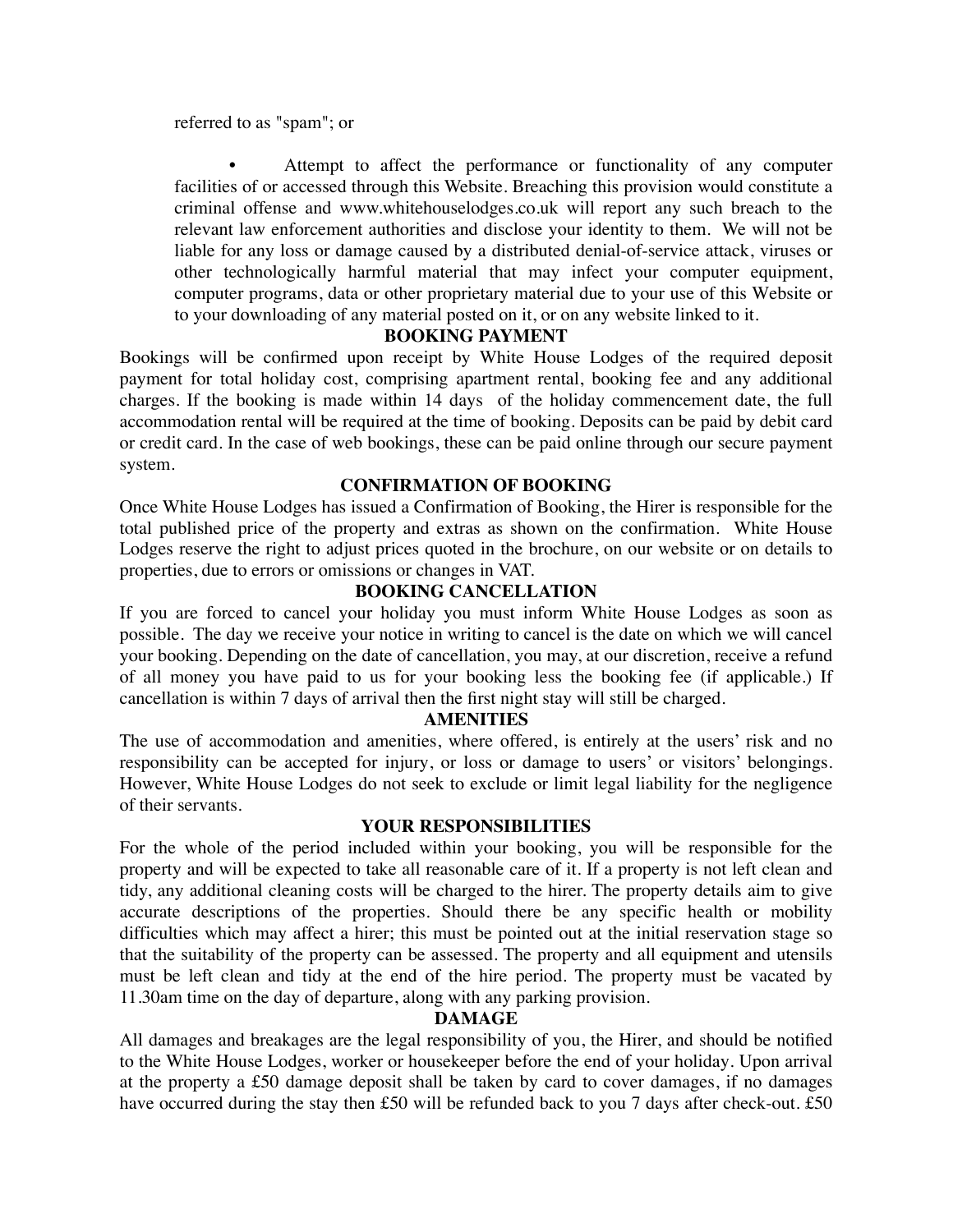is the minimum amount taken for damages, if damages to property are above that figure then additional costs will be accrued. Should you find on arrival any damaged or non-working items, they must be reported to the White House Lodges keyholder immediately, so that matters can be rectified. White House Lodges has the right to enter the property (without prior notice if this is not practical or possible) if special circumstances or emergencies arise (for example if repairs need to be carried out).

### **INTELLECTUAL PROPERTY, SOFTWARE AND CONTENT**

The intellectual property rights in all software and content (including photographic images) made remains you on <sub>or</sub> through this Website the property available to of www.whitehouselodges.co.uk or its licensors and are protected by copyright laws and treaties around the world. All such rights are reserved by www.whitehouselodges.co.uk and its licensors. You may store, print and display the content supplied solely for your own personal use. You are not permitted to publish, manipulate, distribute or otherwise reproduce, in any format, any of the content or copies of the content supplied to you or which appears on this Website nor may you use any such content in connection with any business or commercial enterprise.

# WHITE HOUSE LODGES COMMUNITY GUIDELINES

White House Lodges believe that holidays can be defined by what you do, not simply where you go! White House Lodges community provides various forums for engaging other users and sharing authentic feedback about services - positive or negative. These Community Guidelines will help you use Community features, including Customer Reviews, Customer Questions & Answers.

### DISCLAIMER AS TO OWNERSHIP OF TRADEMARKS, IMAGES OF PERSONALITIES AND THIRD PARTY COPYRIGHT

Except where expressly stated to the contrary all persons (including their names and images), third party trade marks and content, services and/or locations featured on this Website are in no way associated, linked or affiliated with www.whitehouselodges.co.uk and you should not rely on the existence of such a connection or affiliation. Any trademarks/names featured on this website are owned by the respective trade mark owners. Where a trademark or brandname is referred to it is used solely to describe or identify the products and services and is in no way an assertion that such products or services are endorsed by or connected to www.whitehouselodges.co.uk.

#### **INDEMNITY**

You agree to indemnify, defend and hold harmless www.whitehouselodges.co.uk, its directors, officers, employees, consultants, agents, and affiliates, from any and all third party claims, liability, damages and/or costs (including, but not limited to, legal fees) arising from your use this Website or your breach of the Terms of Service.

#### **JURISDICTION**

These terms and conditions shall be governed by and construed in accordance with English law. Any disputes relating to these terms and conditions shall be subject to the exclusive / nonexclusive jurisdiction of the courts of County

#### **VARIATION**

www.whitehouselodges.co.uk shall have the right in its absolute discretion at any time and without notice to amend, remove or vary the Services and/or any page of this Website.

#### **INVALIDITY**

If any part of the Terms of Service is unenforceable (including any provision in which we exclude our liability to you) the enforceability of any other part of the Terms of Service will not be affected all other clauses remaining in full force and effect. So far as possible where any